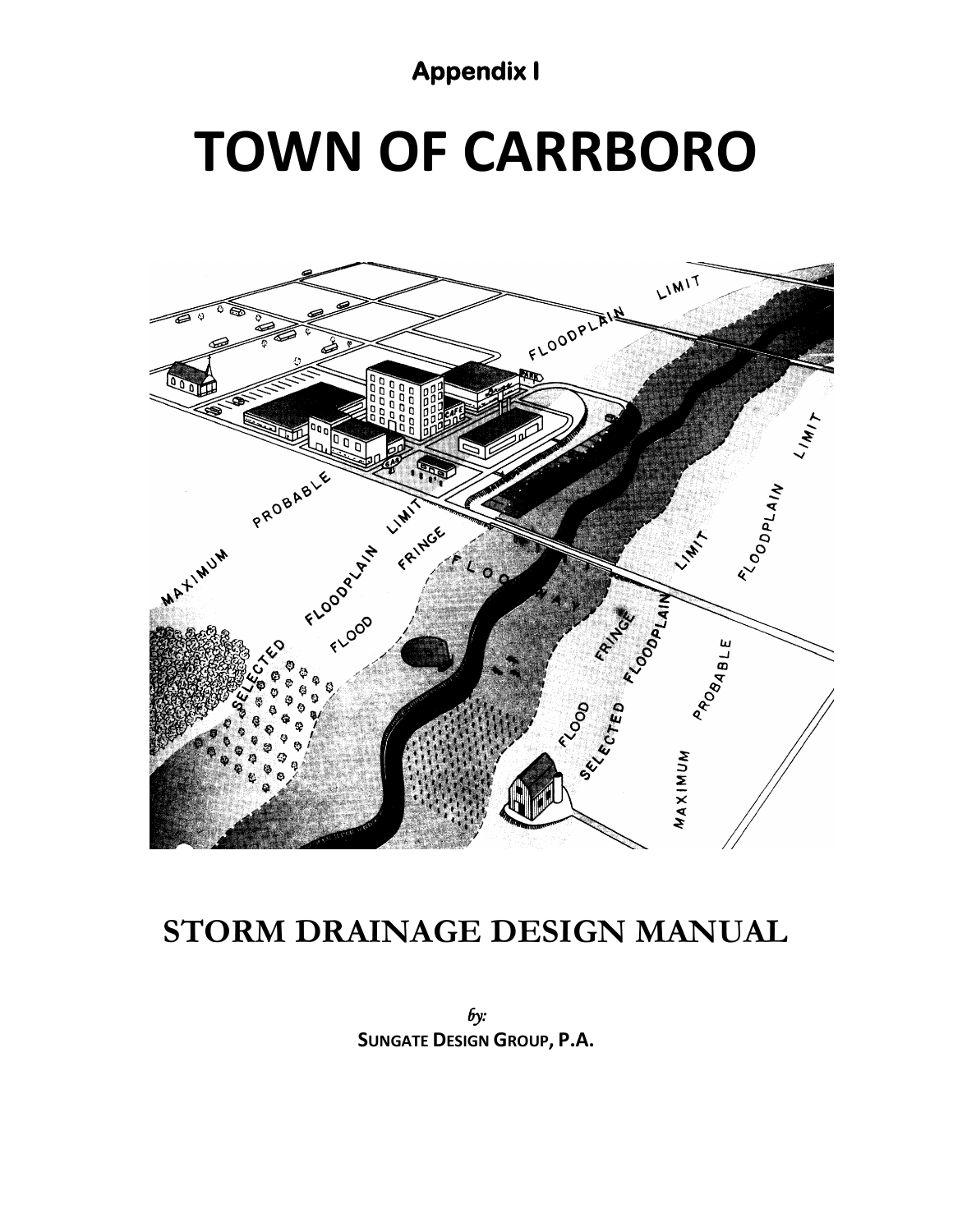## GENERAL DESIGN STANDARDS AND POLICIES

#### 1. STREET AND LOCAL DRAINAGE

Discharge estimates for specified design storms shall be calculated assuming full development of the contributing watershed based on current zoning or on existing development whichever is greater. Routing of discharges through lakes, ponds, or other impoundments is not acceptable unless the impoundment is publicly owned and operated as a permanent discharge control structure. Diversions of stormwater flow are not acceptable. The Town Engineer must approve any diversion of stormwater, which cannot be avoided.

For review, copies of topographic maps or the equivalent, clearly showing the limits of the site, shall be submitted with the plans. These maps shall extend a minimum of 1000 feet beyond the site boundaries. All off-site drainage areas shall be shown on the topographic maps. All calculations used to compute runoff and storm drainage systems, culvert and detention designs shall be submitted for review.

#### 2. STORM DRAINAGE SYSTEM

All street and local drainage systems, which collect and transport stormwater runoff from the street to an outlet should be designed to pass the 10-year design storm unless more stringent requirements apply. Catch basins in streets shall be designed for spread using the 2-year storm provided a 5-minute time of concentration is used and the remainder of the system is designed for the 10-year storm. For computation of spread, a 4-inch per hour intensity (as allowed by NCDOT) may be used in lieu of the 2-year storm with minimum 5-minute intensity. Inlet capacity at sags shall allow for potential debris blockage by providing twice the required computed opening.

All storm drainage systems shall be analyzed to establish the hydraulic grade line. The hydraulic grade line shall be at least 0.5' below the top of the inlet grate. Each storm drainage structure shall also be checked for inlet control. The recommended HW/D ratio is 1.5 or less. The occurrence of pressure flow in storm drainage systems is not recommended. If pressure flow in the system is proposed, a thorough analysis of pressure flow in the system will be required. In addition the joints in the system will be constructed to withstand the projected pressure without leaking.

No more than 3 cubic feet per second (cfs) shall be discharged over the curb and into the street at any one point and spread shall be checked at that point.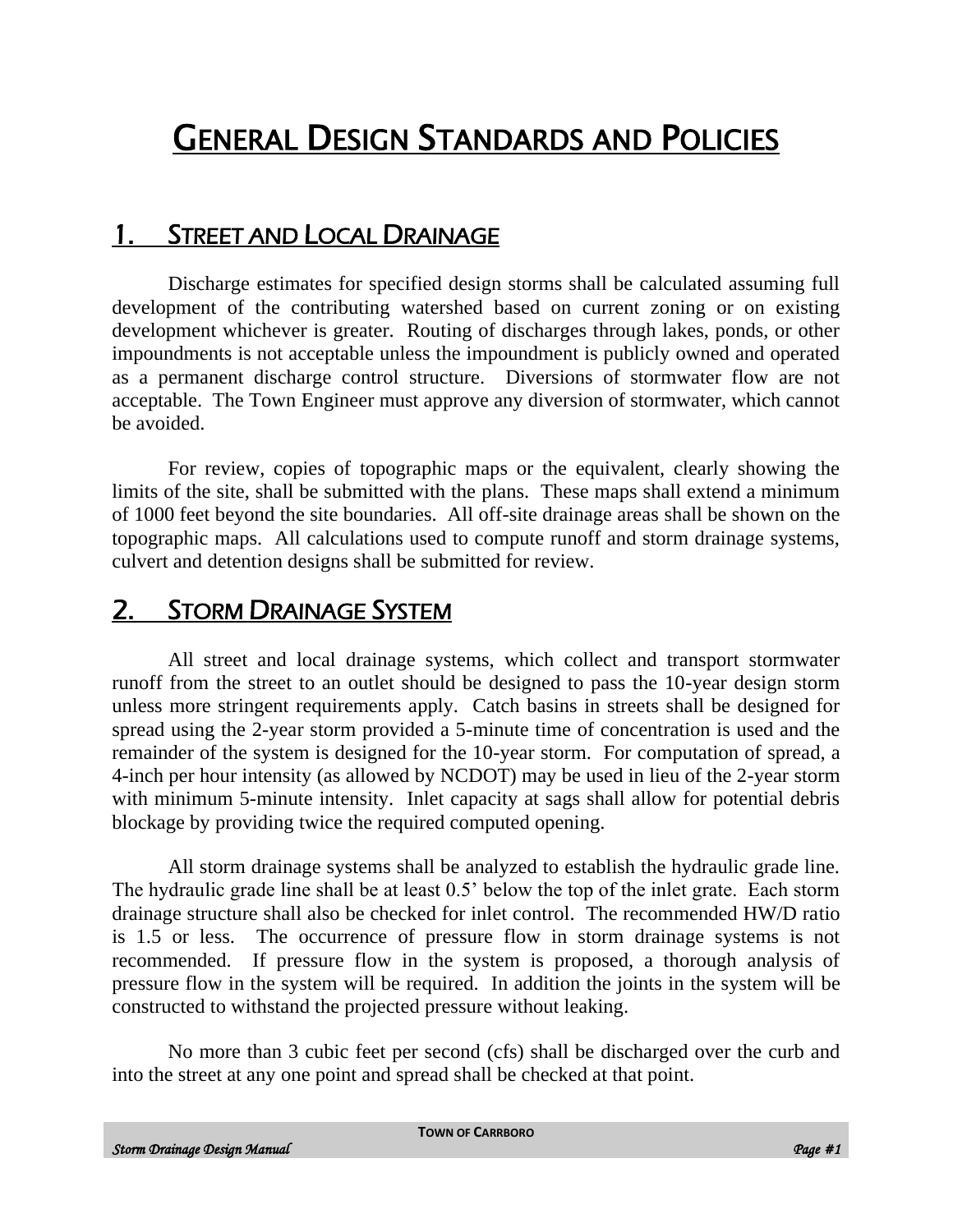No concentrated flow shall be discharged across walkways. Provisions are to be made to pipe the flow under the walkway.

No pipe shall should be longer than 400 feet without some type structure providing access.

All structures shall allow for access to the storm drainage system with a grate, manhole ring and cover, or lid capable of being removed without mechanical equipment. No "blind boxes" are permitted.

Curb inlets in the roadway should be placed in such a way that the spread of water in the 2-year storm does not exceed one half of a lane width. When the typical section includes a full shoulder or parking lane, no spread encroachment into the travel lane will be allowed.

Inlets should be provided at sags, up-grade of intersections, up-grade of superelevation crossovers, and where driveways would discharge more than 3 cfs into a street.

A minimum gutter gradient of 0.3 percent shall be utilized. When lesser gutter slopes are encountered (such as at sags), the gutter shall be warped to provide the minimum slope.

NCDOT type E, F, and G (bicycle) grate inlets are allowed in streets. Grates shall be oriented to capture flow.

When development of an area changes the flow regime from sheet flow to concentrated flow, the drainage system should be designed to minimize impacts of the concentrated flow on adjacent properties by tying into existing systems, providing detention, using multiple outlets through agreements with adjacent owners, or other appropriate means.

Minimum drops in inlets, junction boxes and other structures shall be designed and constructed to NCDOT standards.

Where storm drainage lines cross or parallel other utility lines, appropriate clearances shall be provided as required by the appropriate utility or local, state or federal agencies.

A manhole, inlet junction box or other structure allowing for access shall be required at all changes in grade or direction or at any pipe junction. Details shall be provided on the plans for all such structures.

#### 3. CULVERTS

**TOWN OF CARRBORO**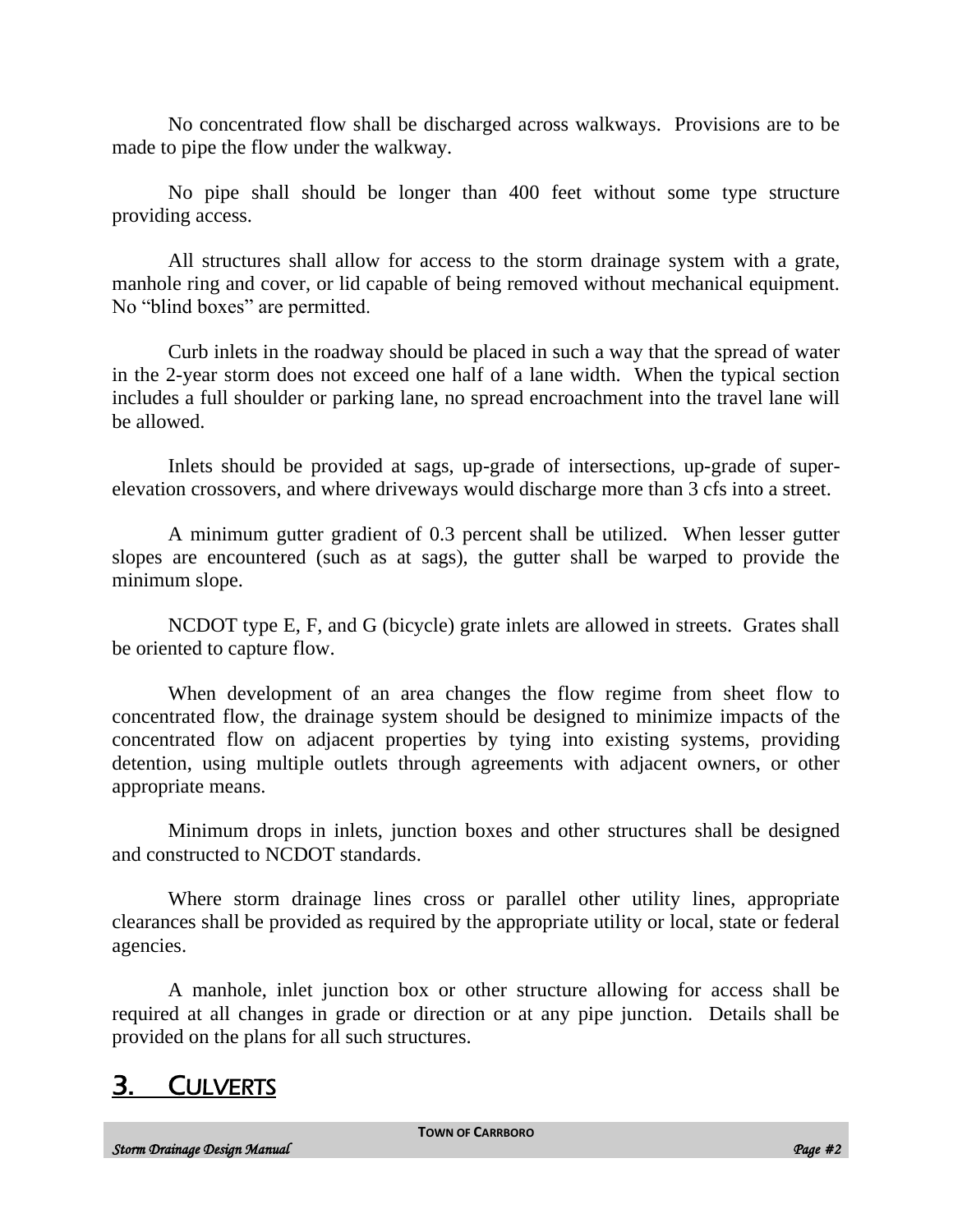All culverts (conduits which convey flow through the roadway embankment) shall be designed to pass the 25-year storm with HW/D less than or equal to 1.2. Effects of the 100-year storm shall also be analyzed to ensure that:

- 1) No flooding will occur on upstream off-site properties due to backwater from the culvert.
- 2) The stability of the roadway embankment will not be compromised due to overtopping.
- 3) Proposed or existing structures and utilities will not be inundated due to backup of stormwater created by installation of a culvert or other drainage structure.
- 4) No structures will be constructed on lots within the 100-year flood limits created by backup of stormwater from culverts or other stormwater structures.

Storm drainage pipes in the public or private right-of-way shall be reinforced concrete with a minimum diameter of 15 inches. Pipes utilizing other materials with a service life equal to or greater than reinforced concrete (as determined by an independent testing agent) may be approved by the Town Engineer.

Headwalls plus an appropriate velocity dissipater will be required at the end of all culvert systems (excluding driveway pipes) based on the following table;

| <b>END TREATMENT FOR CULVERTS</b> |                                 |  |
|-----------------------------------|---------------------------------|--|
| $18" - 30"$                       | <b>NO END TREATMENT.</b>        |  |
| >36"                              | <b>HEADWALL ON UPSTREAM END</b> |  |

Headwalls are also required if the skew of the pipe is less than 75 degrees or greater than 105 degrees. Skew is defined as the angle from the centerline road line ahead of the end of the pipe on the right-hand side of the road.

All reinforced concrete pipe shall be Class III or higher.

The maximum fill height for Class III RCP with standard bedding is 23 feet. Loading conditions should be evaluated where deep fills or other high loads are expected and the appropriate combination of pipe material, class of pipe, and bedding selected.

Minimum slopes for pipes and open ditches is 0.5%.

**TOWN OF CARRBORO**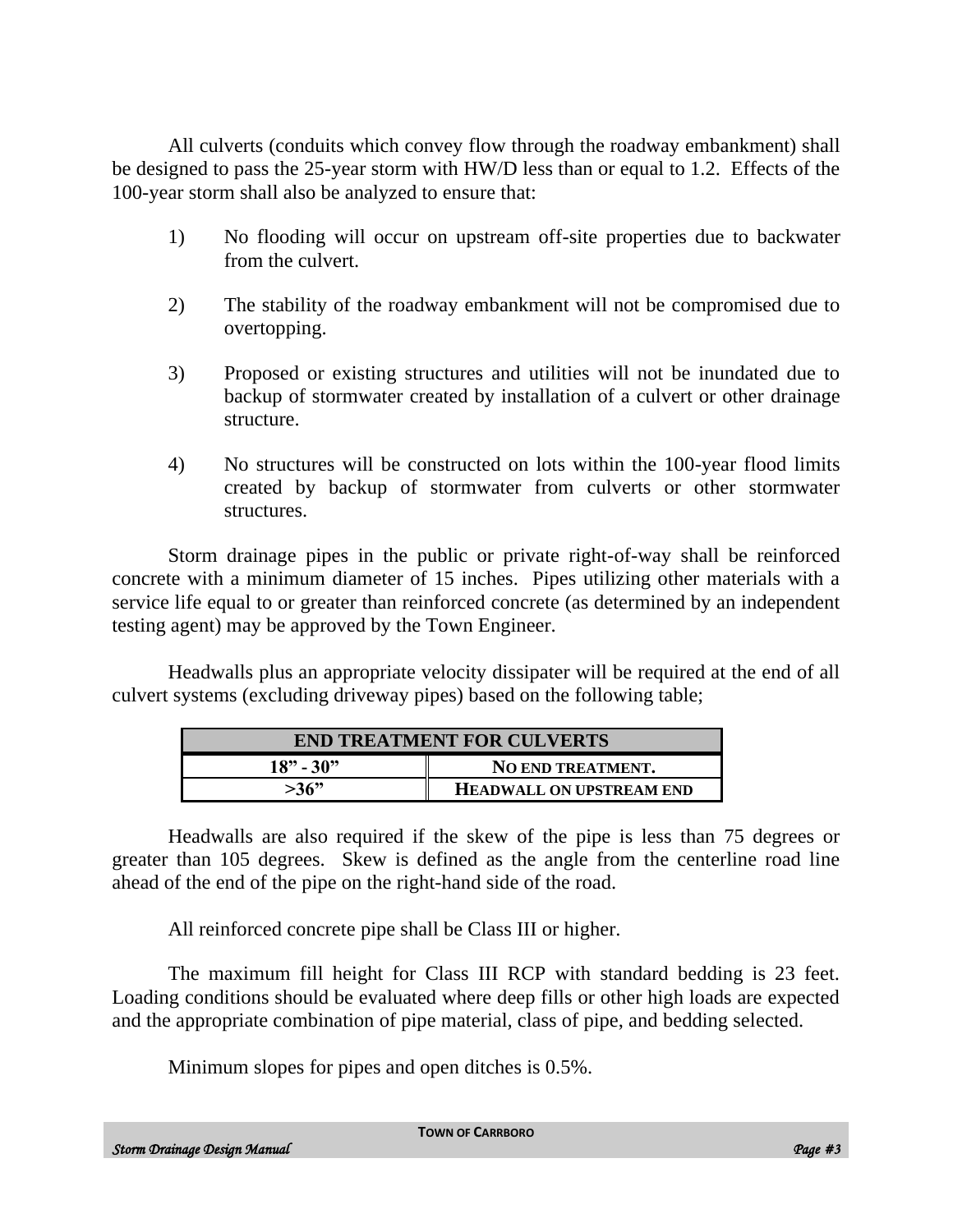Maximum slopes for concrete pipes are 10.0%.

Minimum cover for reinforced concrete culverts is one foot to top of sub grade. Pipes of materials other than reinforced concrete shall have minimum cover conforming to manufacturer's recommendation.

For cross drainage serving 10 acres or more, the maximum depth of the water impounded during the 100-year flood shall not exceed fifteen (15) feet as measured from the upstream invert of the culvert beneath the roadway section to the water surface elevation unless appropriate engineering calculations are submitted verifying the stability of the embankment against slope failure and seepage effects. Any detention facility designed and construction in compliance with the North Carolina Dam Safety Regulations shall be acceptable to the city.

Roads, which cross or parallel creeks serving more than 25 acres of drainage area must have at least 2 feet of freeboard in the 10-year storm and 6 inches in the 100-year storm. If this is impractical, the street may be designed to flood in the 100-year event provided the flooding depth does not exceed 1 foot and substantial erosion protection is provided on the downstream side of the roadway. In "regulated discharge floodplain areas", streets shall be constructed at or above the 100-year flood elevation.

No public roads are to be constructed on dams.

#### 4. OPEN CHANNELS

For open channels, gradual changes in alignment, not to exceed a minimum radius of 4 times the top width of channel is recommend. Where no other options are available, sharper changes in alignment may be allowed under the following conditions.

| <b>20 - 45 DEGREES</b>         | Bank stabilization must be provided according<br>to tractive force analysis.                                                                                                                                    |
|--------------------------------|-----------------------------------------------------------------------------------------------------------------------------------------------------------------------------------------------------------------|
| <b>GREATER THAN 45 DEGREES</b> | Same as for above but in addition, freeboard<br>equal to or greater than 1/2 of the Q10 depth of<br>If flow must be provided utilizing berms or other<br>appropriate means to increase depth of the<br>channel. |

Side slopes for vegetated open channels in residential areas should be no greater than 3 to 1 for stability, safety, and ease of maintenance. Where the channel width must be limited, side slope may be increased if suitable structural stabilization techniques are employed according to following the table and safety measures are utilized. A tractive force analysis of the channel is also required. Aesthetics and ease of maintenance should also be considered in the design.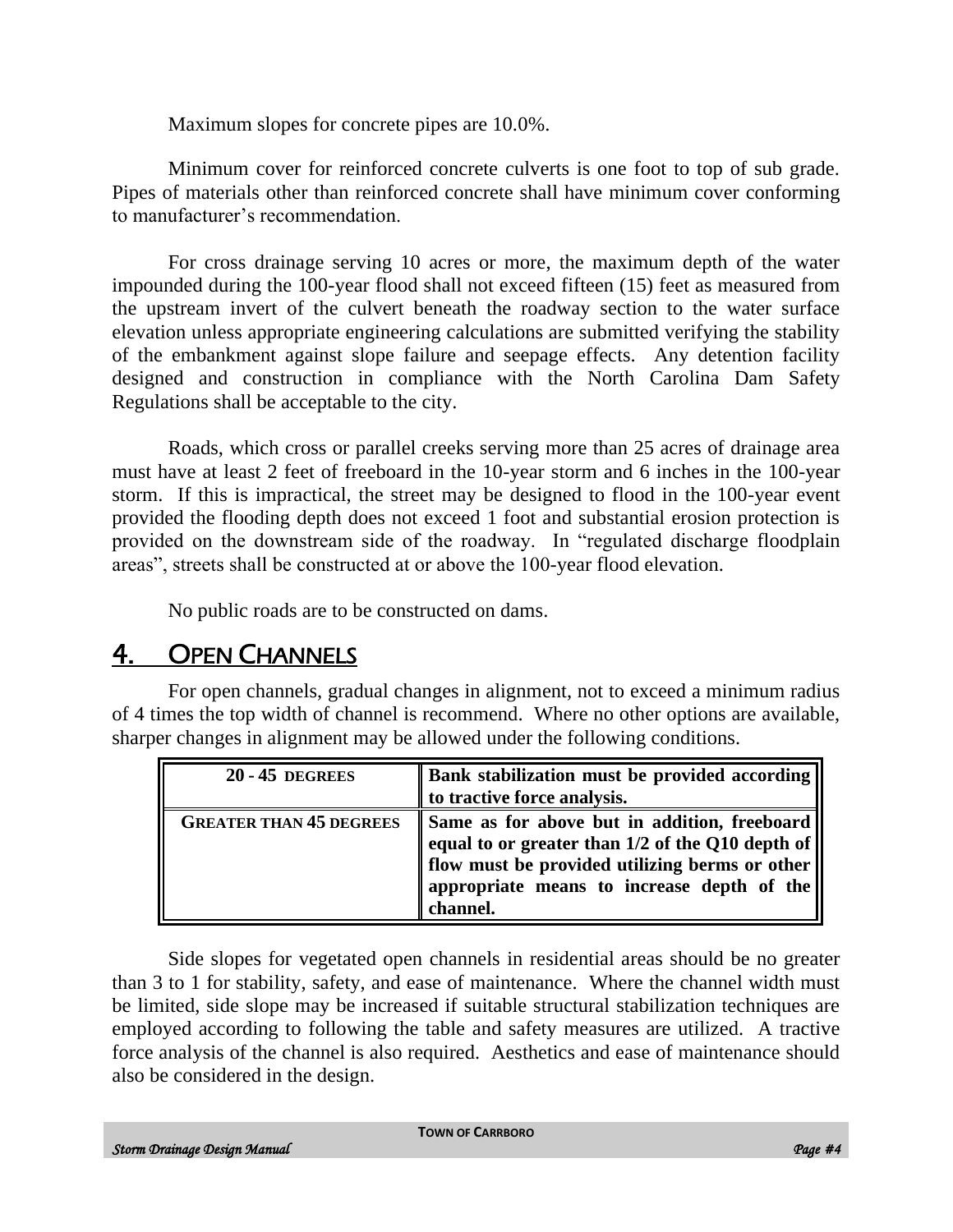| <b>MAXIMUM SLOPES FOR COMMON STABILIZATION TECHNIQUES</b> |                 |
|-----------------------------------------------------------|-----------------|
| <b>STONE</b>                                              | 1.5:1           |
| <b>GRID PAVERS</b>                                        | 2:1             |
| PAVING <sup>*</sup>                                       | 1:1             |
| <b>GABIONS</b>                                            | <b>VERTICAL</b> |
| <b>RETAINING WALLS</b>                                    | <b>VERTICAL</b> |

**\* Note: asphalt channel linings are not allowed.**

#### 5. EASEMENTS

Private drainage easements shall be provided outside of the public right-of-way:

- for all culverts; except private driveway pipes,
- for all new or existing open channels or watercourses,
- below all new or existing pipes and other points of concentrated flow;
- for primary and emergency dam spillways; or
- at other locations deemed appropriate by the Town engineer.

Normally, the easements shall be centered, but offset easements may be permitted by the Town Engineer.

Easements widths may differ from the nominal width below if an engineering study is performed, to the satisfaction of the Town Engineer, which demonstrates that the pipe or channel can be excavated and maintained, meeting all OSHA sloping and other safety regulations, within a different easement width.

Combined easements, with widths as approved by the Town Engineer, are permitted with other utilities.

Private drainage easements containing only storm drainage facilities shall be of sufficient width to provide for access and maintenance and shall be centered over the culvert or watercourse with recommended widths based on the following table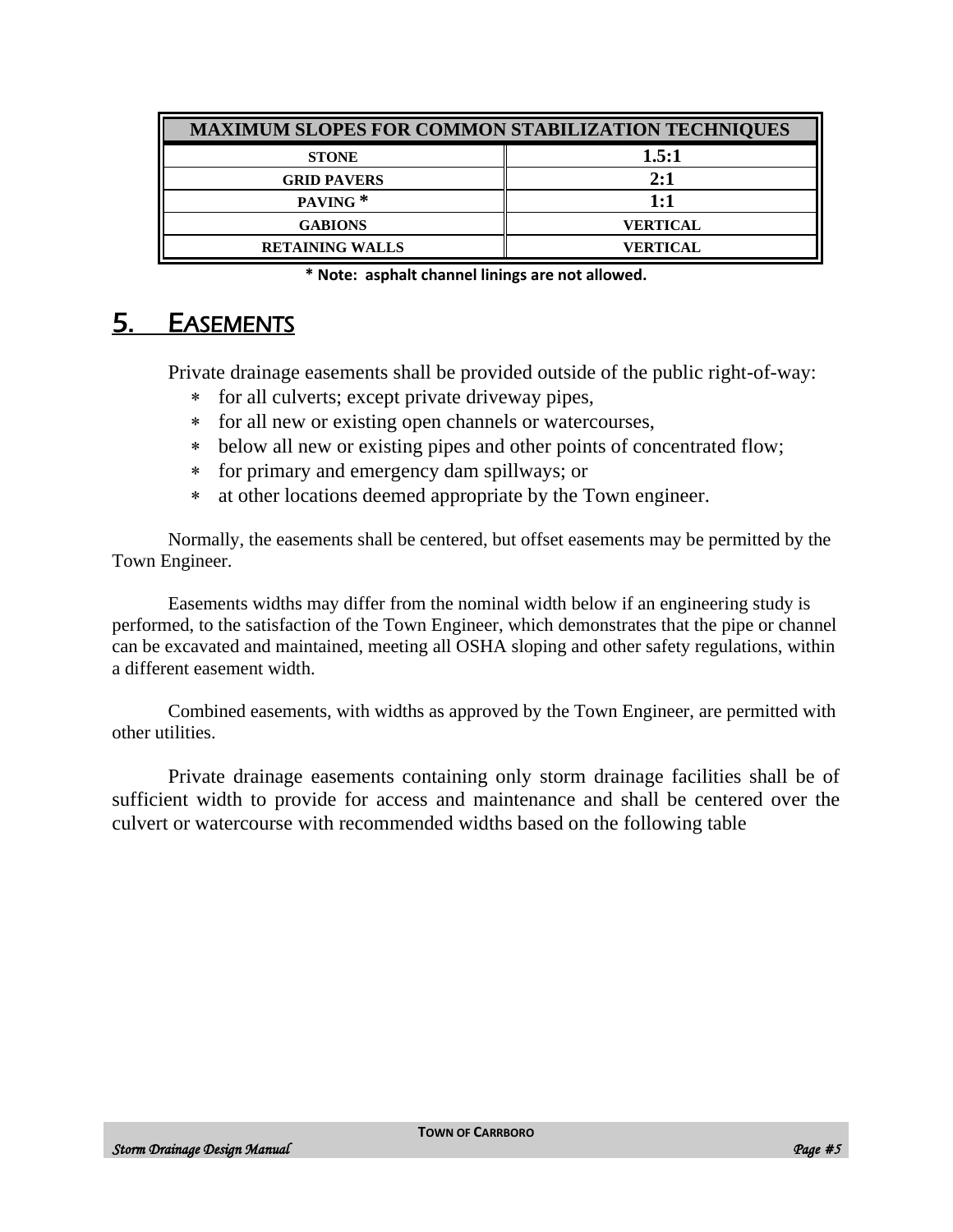| <b>FOR CULVERTS</b>        |                                       |
|----------------------------|---------------------------------------|
| $0$ to 35 inches           | <b>20 FEET</b>                        |
| <b>36 TO 72 INCHES</b>     | <b>40 FEET</b>                        |
| <b>72 INCHES AND ABOVE</b> | THE DIAMETER OR WIDTH PLUS 40 FEET    |
| <b>MULTIPLE CULVERTS</b>   | THE SUM OF THE DIAMETERS PLUS 40 FEET |

| <b>FOR OPEN CHANNELS</b> |                                   |  |
|--------------------------|-----------------------------------|--|
| $0$ to 25 acres          | 15 FEET ON EACH SIDE              |  |
| <b>25 TO 100 ACRES</b>   | <b>25 FEET ON EACH SIDE</b>       |  |
| $= 100$ acres            | <b>DETERMINE FLOOD BOUNDARIES</b> |  |

Widths shall be determined from the top of the bank or centerline if no banks are discernible

All drainage easements shall be recorded based on field surveys, following construction, to insure that the drainage structure or watercourse is centered within the easement.

All drainage easements shall be designed to tie into existing easements, existing watercourses, or to other appropriate locations when possible.

#### 6. DETENTION

Detention of stormwater shall be provided in each development so that the peak flow up to and including the post development 25-year storm leaving the site does not exceed up to and including the pre-development 25-year storm peak. This requirement may be varied by the Town Engineer based on existing conditions downstream and the impact, which increased flow in the receiving watercourse, could have on flooding levels. It is recommended that a pre-design meeting with the Town Engineer and the Town Planning Director be held to discuss detention requirements.